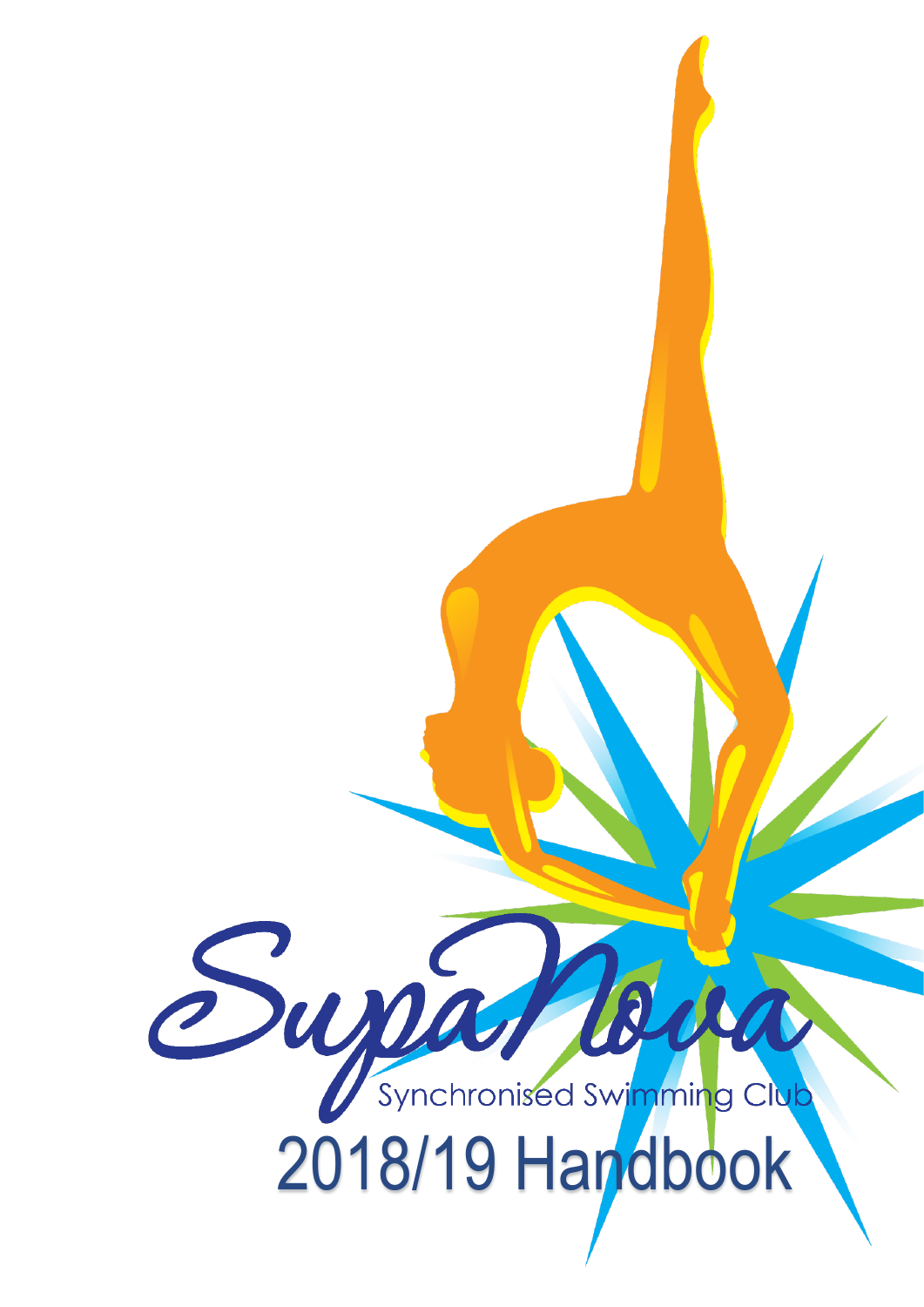| 1.                    |  |                |  |  |  |
|-----------------------|--|----------------|--|--|--|
| 2.                    |  |                |  |  |  |
| 3.                    |  |                |  |  |  |
| 3.1                   |  |                |  |  |  |
| 3.2<br>4              |  |                |  |  |  |
|                       |  |                |  |  |  |
| 4.1<br>5              |  |                |  |  |  |
| 5.1                   |  |                |  |  |  |
| 5.2                   |  |                |  |  |  |
| 5.3<br>6              |  |                |  |  |  |
| 6.1                   |  |                |  |  |  |
| 6.2                   |  |                |  |  |  |
| 6.3                   |  |                |  |  |  |
| 6.4<br>$\overline{7}$ |  |                |  |  |  |
| 7.1                   |  |                |  |  |  |
| 7.2                   |  |                |  |  |  |
| 7.3                   |  |                |  |  |  |
| 8                     |  |                |  |  |  |
| 8.1<br>8.2            |  |                |  |  |  |
| 8.3                   |  |                |  |  |  |
| 8.4                   |  |                |  |  |  |
| 8.4.1                 |  |                |  |  |  |
| 8.4.2                 |  |                |  |  |  |
|                       |  |                |  |  |  |
| 8.4.4                 |  |                |  |  |  |
| 8.4.5                 |  |                |  |  |  |
| 8.5                   |  |                |  |  |  |
| 9                     |  |                |  |  |  |
| 9.1<br>9.2            |  |                |  |  |  |
| 9.3                   |  |                |  |  |  |
| 9.4                   |  |                |  |  |  |
| 9.5<br>9.5.1          |  |                |  |  |  |
| 9.5.2                 |  |                |  |  |  |
| 9.5.3                 |  |                |  |  |  |
| 9.5.4                 |  |                |  |  |  |
| 9.5.5                 |  |                |  |  |  |
|                       |  |                |  |  |  |
|                       |  | $\overline{2}$ |  |  |  |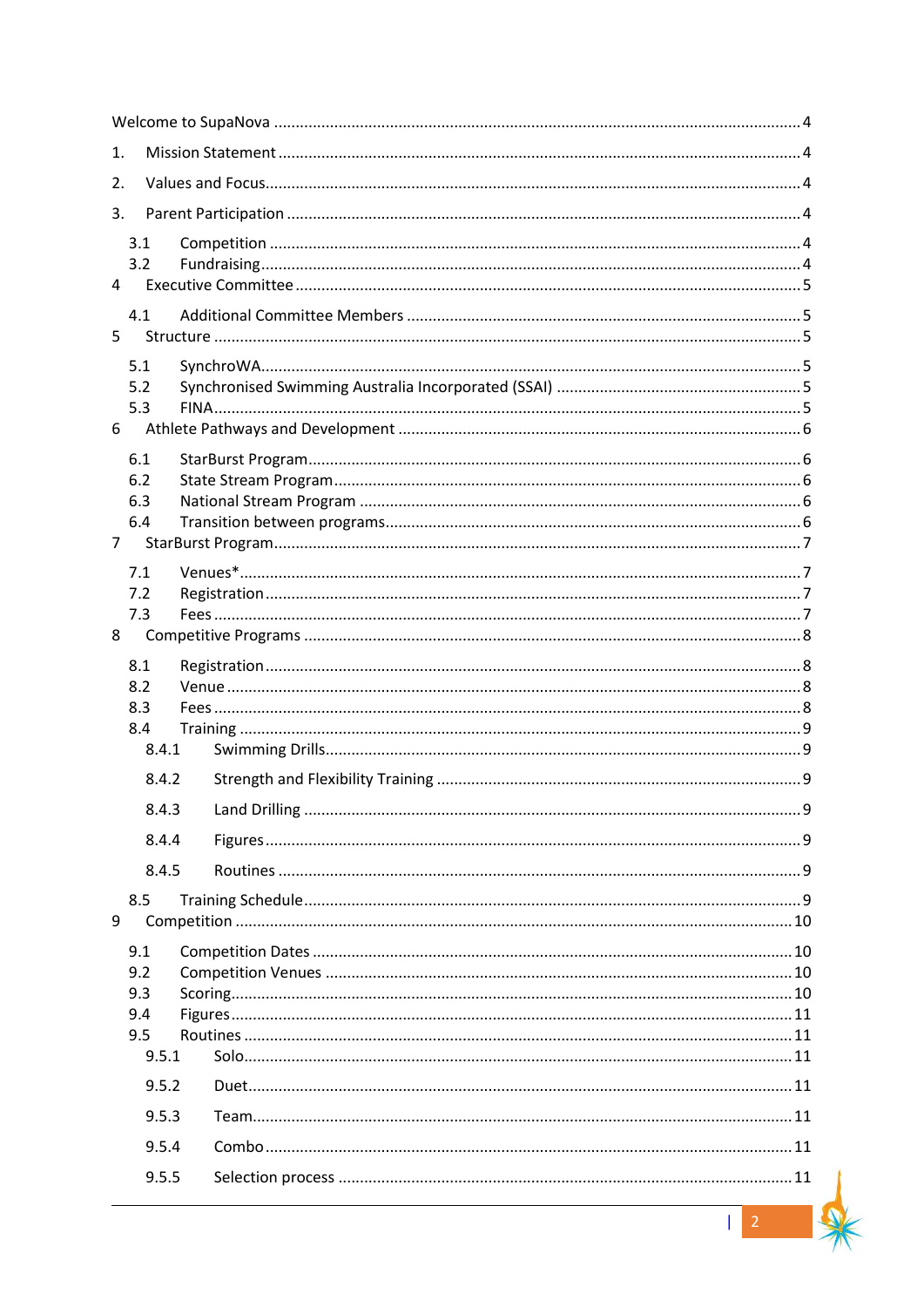| 9.5.6                          |  |
|--------------------------------|--|
| 9.5.7                          |  |
| 9.6<br>9.7<br>9.8<br>10        |  |
| 10.1<br>10.2<br>10.3<br>10.3.1 |  |
| 10.3.2                         |  |
| 10.3.3                         |  |
| 10.3.4                         |  |
| 10.3.5                         |  |
| 10.3.6                         |  |
| 11                             |  |
| 11.1<br>11.2<br>12             |  |
| 12.1<br>12.2<br>12.3<br>13     |  |

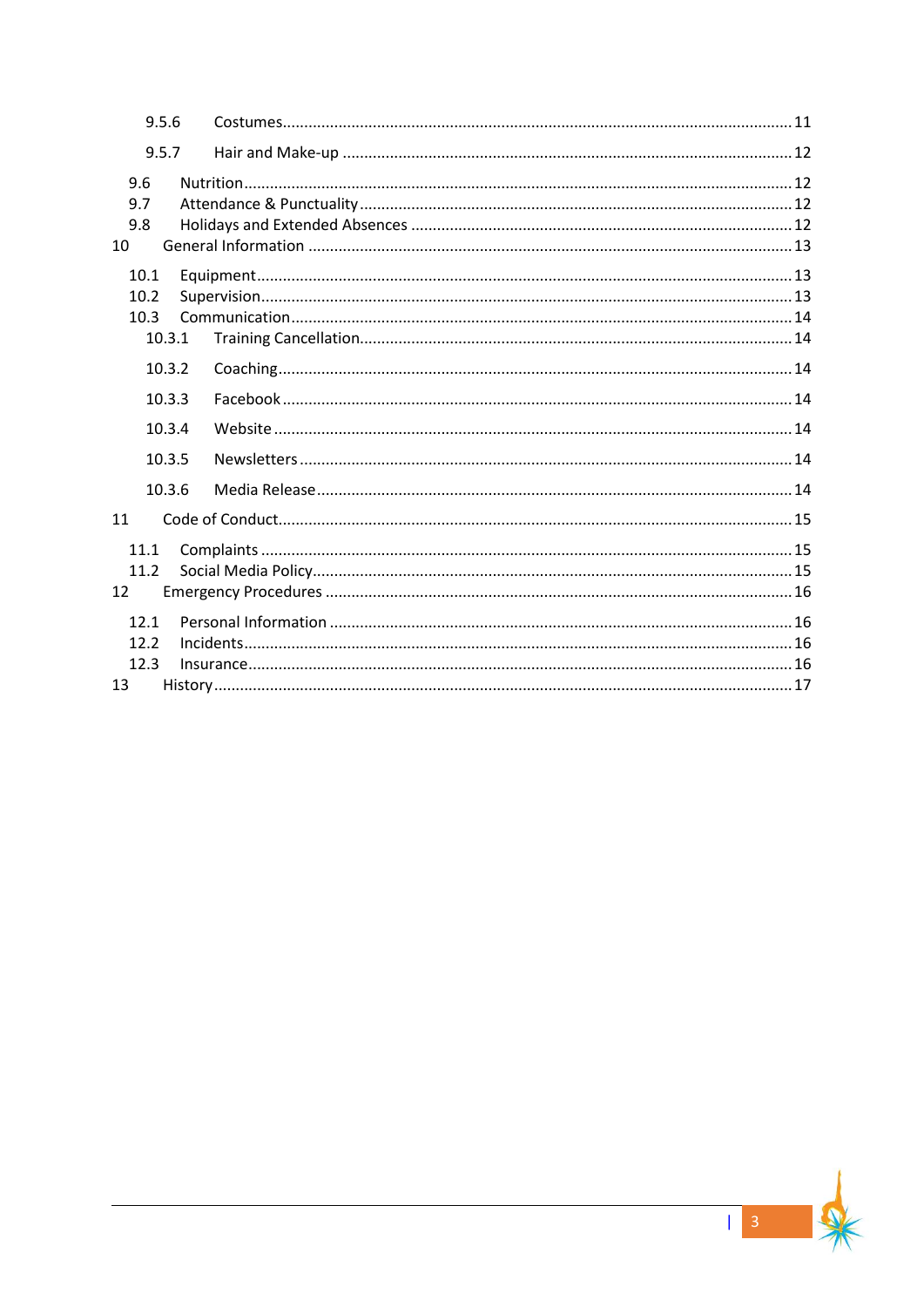# <span id="page-3-0"></span>Welcome to SupaNova

Welcome to SupaNova Synchronised Swimming Club Inc. (SupaNova). This Handbook is designed to give Competitors and their Parents all the information they need to provide a basic understanding of the rules, regulations, policies and processes that apply to SupaNova and the sport as a whole. These exist to protect the girls while advancing their skills and achievements in the synchronised swimming arena. We hope this handbook assists our athletes to be successful and have a great 2018/19 season.

Lisa Galt - President

Please note that information in this handbook is subject to change. If there are any discrepancies between the executive committee or coaches' decisions and the policies and procedures defined in the handbook, the most recent executive committee decision will take precedence.

Please refer to the SupaNova website[, www.supanovasynchro.com.au](http://www.supanovasynchro.com.au/) often for updates, the calendar of events and other resources you may find helpful. Alternatively join the SupaNova Facebook page at <https://www.facebook.com/SupaNovaSync> and the SupaNova Parents and StarBurst Parents closed Facebook groups.

# <span id="page-3-1"></span>1. Mission Statement

SupaNova's mission is to share our passion for synchronised swimming in an environment that values teamwork and encourages fitness, positive relationships and personal achievement.

# <span id="page-3-2"></span>2. Values and Focus

SupaNova supports the Department of Local Government, Sport and Cultural Industries expectation that junior sport activities promote a fun, inclusive and safe environment for its participants and encourage a lifelong commitment to a healthy and active lifestyle. All SupaNova programs are based on the principles of equity and equality of participation. It is expected that the committee, coaches, officials and parents ensure the focus is on promoting enjoyment and development of fundamental motor skills and good sportsmanship. Where an athlete seeks to excel at the sport, the club will support the athlete's use of the framework and opportunities provided by the state and national bodies to achieve this goal.

# <span id="page-3-3"></span>3. Parent Participation

## <span id="page-3-4"></span>3.1 Competition

Synchronised swimming competitions are entirely run on volunteer effort and are therefore reliant on support from the synchronised swimming community. Volunteers should wear a pair of black trousers and a white top with enclosed shoes.

## <span id="page-3-5"></span>3.2 Fundraising

The club itself also relies on fundraising to subsidise educational activities and resource costs outside of our normal operations for the benefit of all our athletes so it is crucial that parents are active in volunteer roles. It is expected that parents will participate in club fundraising where possible.

Club polo shirts are available for parents and supporters to purchase to wear during fundraising events and at competitions. Email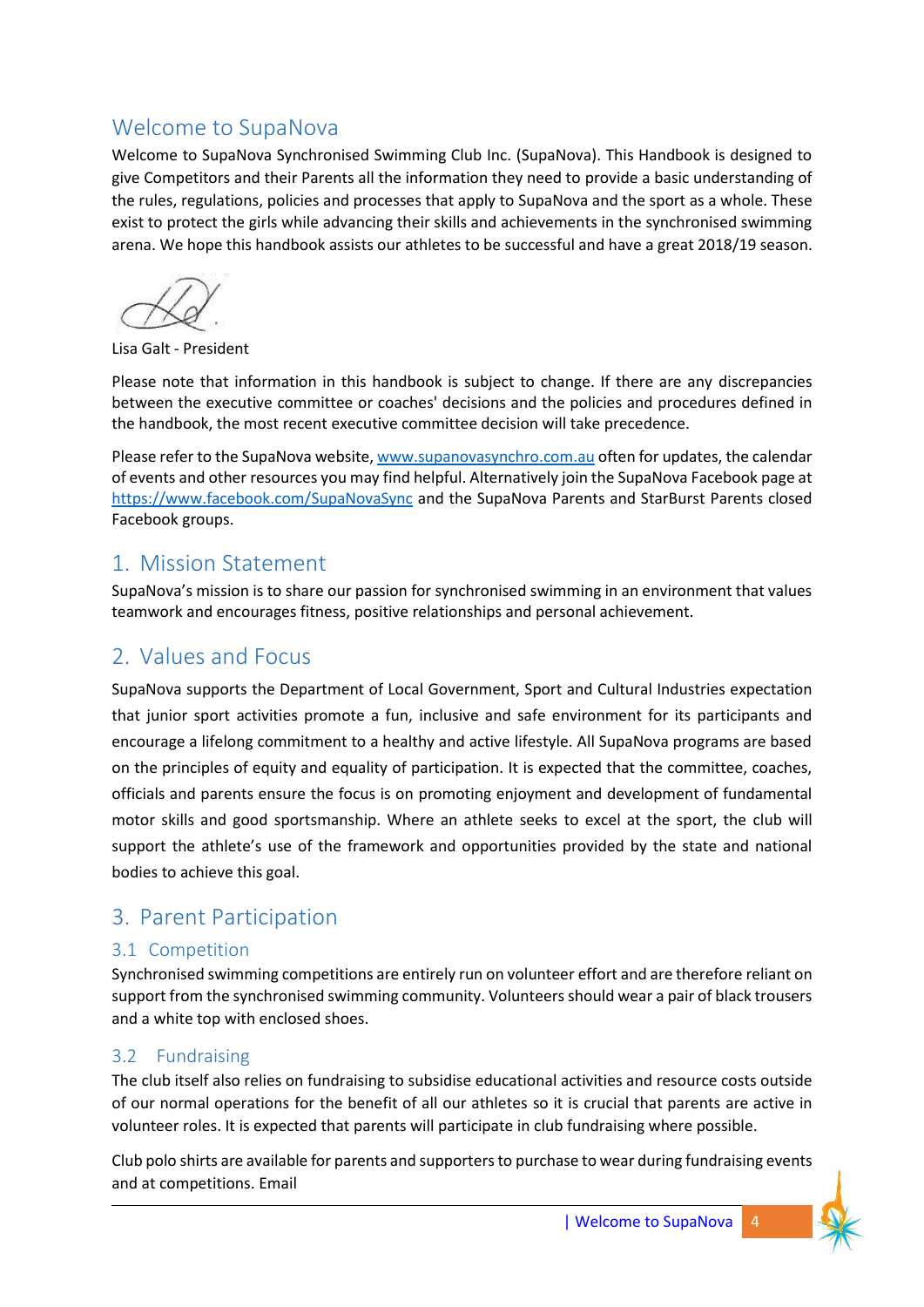# <span id="page-4-0"></span>4 Executive Committee

**PRESIDENT** Lisa Galt [supanovapresident@gmail.com](mailto:supanovapresident@gmail.com)

**VICE PRESIDENT** Tammie Crawley [supanovavicepres@gmail.com](mailto:supanovavicepres@gmail.com)

**DIRECTOR – MARKETING & PROMOTIONS** Yvonne L'Aiguille [supanovadirector1@gmail.com](mailto:supanovadirector1@gmail.com)

### <span id="page-4-1"></span>4.1 Additional Committee Members

**Head Coach - SupaNova** Amber-Rose Stackpole [supanovahc@gmail.com](mailto:supanovahc@gmail.com)

**Uniform Coordinator** Emma Gerovich [supanovauniform@gmail.com](mailto:supanovauniform@gmail.com)

**Team Manager** Sue Burletson [supanovatravel@gmail.com](mailto:supanovatravel@gmail.com) **TREASURER** Rachel Tan [supanovatreasurer@gmail.com](mailto:supanovatreasurer@gmail.com)

**SECRETARY** Gillian Griffiths [supanovasecretary@gmail.com](mailto:supanovasecretary@gmail.com)

**DIRECTOR – SPONSORSHIP & FUNDRAISING** Sue Burletson [supanovadirector2@gmail.com](mailto:supanovadirector2@gmail.com)

**Head Coach - StarBurst** Amie Thompson [supanovastarburst@gmail.com](mailto:supanovastarburst@gmail.com)

**Registrar** Vacant [registrar@supanovasyncrho.com.au](mailto:registrar@supanovasyncrho.com.au)

**Newsletter Co-ordinator** Kylie Howard [newletter@supanovasynchro.com.au](mailto:newletter@supanovasynchro.com.au) 

Committee meetings are held approximately every 3 weeks in accordance with our constitution and are advertised to the membership. All members are welcome to attend.

# <span id="page-4-2"></span>5 Structure

## <span id="page-4-3"></span>5.1 SynchroWA

SynchroWA is the state body governing all Western Australian synchronised swimming clubs. Their committee comprises of volunteers and their role is to support Western Australian clubs, conduct competitions, run recreational programmes and develop coaches and judges. More information can be found on their website [www.synchrowa.org.au](http://www.synchrowa.org.au/)

## <span id="page-4-4"></span>5.2 Synchronised Swimming Australia Incorporated (SSAI)

All participating countries have a governing synchronised swimming body called a Federation. Our Federation is Australia and the governing body is Synchronized Swimming Australia Inc. (SSAI). SSAI is run by a Committee who mostly oversee the formation and activities of the Australian National Team. Registration with SSAI is compulsory for every athlete, committee member and official. More information can be found on their website [www.synchro.org.au](http://www.synchro.org.au/)

### <span id="page-4-5"></span>5.3 FINA

FINA is the International Swimming Federation recognised by the International Olympic Committee for administering international competitions in Aquatics including synchronised swimming, recently renamed to Artistic Swimming. Australia is a Federation member of FINA and is grouped with the Oceania Swimming Association (comprised of 13 countries. FINA provides the official rules and regulations for Artistic Swimming. These can be found at<http://fina.org/discipline/artistic-swimming>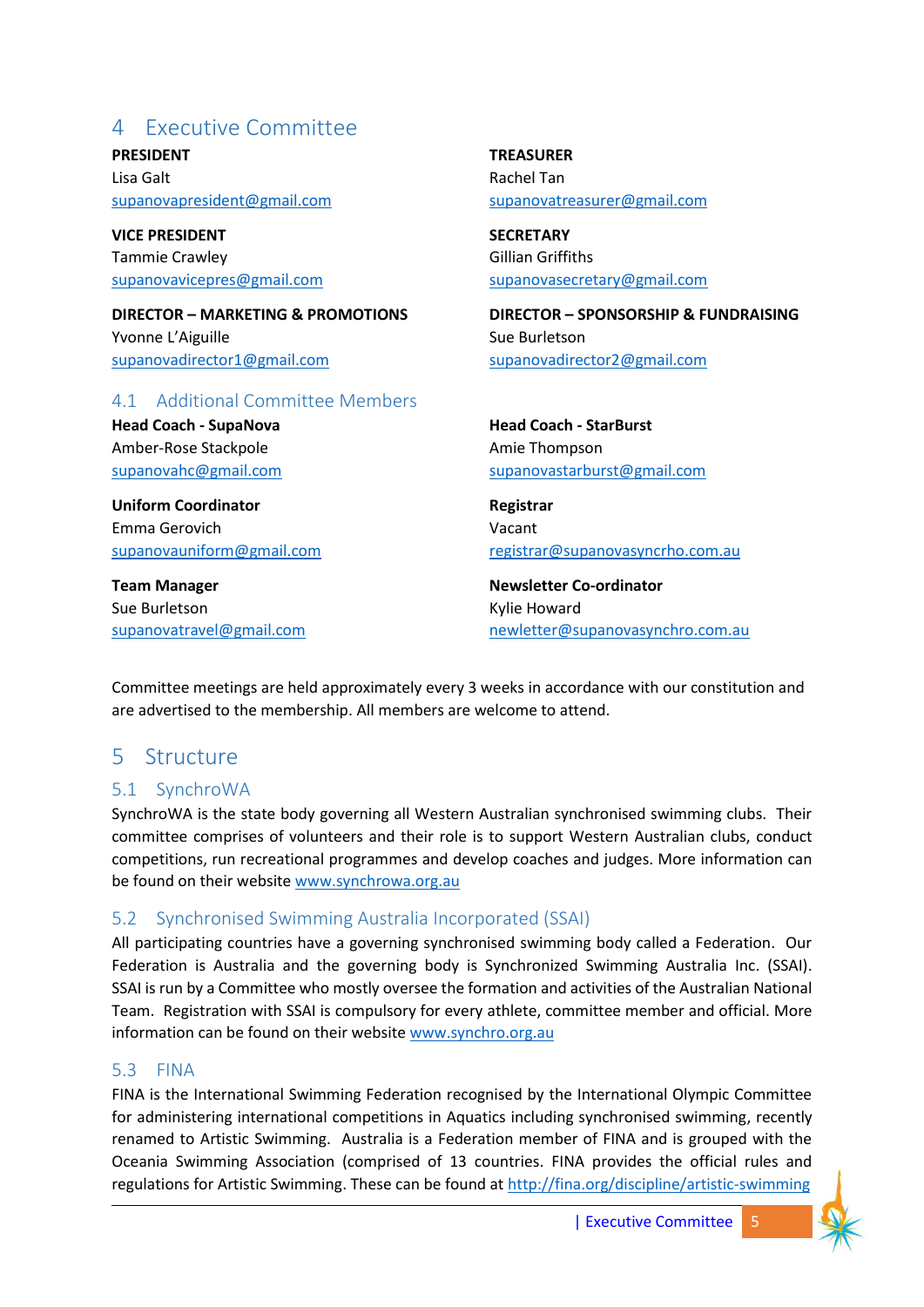# <span id="page-5-0"></span>6 Athlete Pathways and Development

## <span id="page-5-1"></span>6.1 StarBurst Program

The StarBurst program provides an introduction to the sport where athletes learn basic skills that form the foundation for figures and routines. The program is conducted from several south of the river venues during each school term. Athletes will be given the opportunity to attend select figures competitions and participate in select routine competitions throughout the competition season. SupaNova follows the SynchroWA Technical Package which has 6 levels. On completion of SynchroWA Recreational Level 2, athletes have the opportunity to enter our State Stream program or continue in the StarBurst program through to SynchroWA Recreational Level 6.

## <span id="page-5-2"></span>6.2 State Stream Program

The State Stream program provides athletes with tuition for age group appropriate figures and routines up to a State Level. It should be noted that training is all-year-round and operates exclusively from our home pool at LeisureFit Booragoon at present. Competitors will compete at the WA State Championships and as such should note that this **requires a commitment to the program through to the event in March.** The State Stream program runs from May to March/April with short breaks at Christmas and at the end of the season. Entry into this program is by graduation from Level 2 or over of the StarBurst program, at the end of Terms 1-3.

### <span id="page-5-3"></span>6.3 National Stream Program

The National Stream program provides athletes with tuition for age group appropriate figures and routines suitable for National competition. Training operates exclusively from our home pool at LeisureFit Booragoon. National Stream competitors compete at both a State and National level. Competitors in the 13-15 age group and over may be given the opportunity to be selected to participate in High Performance training with SynchroWA and to attend camps throughout Australia. The National Stream program runs from May to March/April with short breaks at Christmas and at the end of the season. Entry into this program is by audition in July and September each year or by invitation where the athlete has completed at least 1 year in the equivalent age group in our State Stream program, where vacancies exist in a team.

Parents should note entry into this stream **requires commitment to the program up to and including the National Championships in March/April including travel at your own expense where the event is hosted interstate.** Tour costs are variable and accurate figures cannot be provided prior to selection on the team however it would be prudent to factor into your decision that this cost has been up to \$1,800 in previous years. It is expected that training for National Stream competitors is prioritised over other elective sports training during the routine competition season. Prolonged absence, advised or unadvised, may result in the athlete's position on the team being reviewed to provide consistency of routine training.

SupaNova are committed to providing valuable competition experience for our athletes and will consider displays or international tours for select routines. The committee will take into account the location, distance and date of the event to ensure suitability. It should be noted that tours will be at athlete's expense and may not be considered every year.

## <span id="page-5-4"></span>6.4 Transition between programs

Athletes wishing to switch between programs on commencement of the season will be placed on trial for a period of 6-8 weeks. Athletes will remain registered in the lower program but will train with and therefore be invoiced for the higher program, for the trial period to allow coaches to assess the athlete's capability/suitability for progression and athletes/parents to consider their commitment to the program.

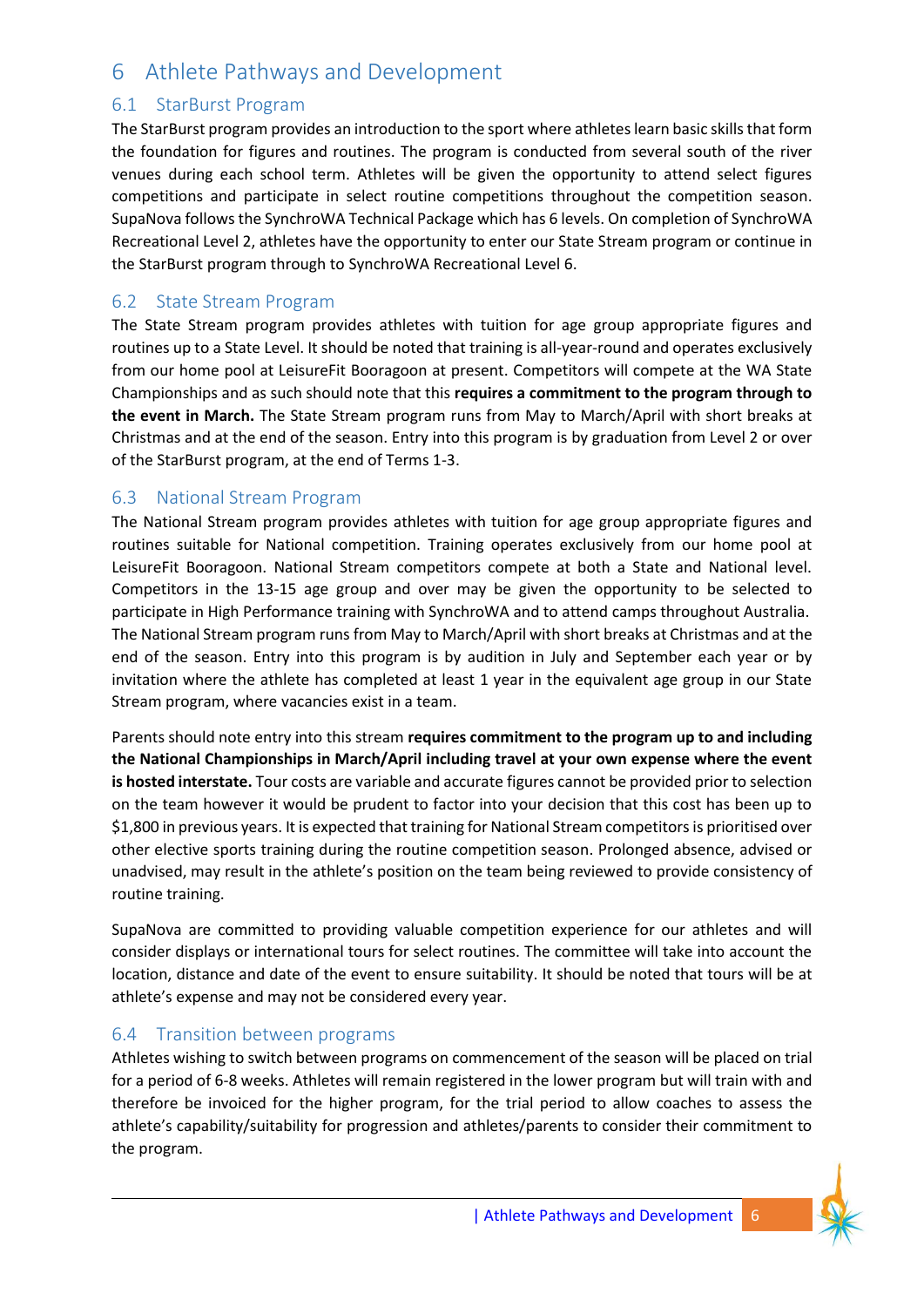# <span id="page-6-0"></span>7 StarBurst Program

SupaNova caters for girls and boys aged from the age of 6 subject to capability. Athletes not having completed the equivalent of Level 5 of the Royal Life Saving swimming program will be subject to assessment prior to being accepted in to the program. It should be noted that the StarBurst classes are not a substitute for swimming lessons and parents are advised to continue with tuition for the athlete's benefit.

One hour beginner classes are available as an introduction to the sport. Athletes wishing to trial a class can do so at a SynchroWA Come and Try session run during each school holiday period. Athletes graduating from our Level 2 StarBurst classes have the opportunity to enter our State Stream program or continue through Levels 3 to 6 in our StarBurst program. Level 3/4 classes will increase training to two hours a week and Level 5/6 will complete a total of 3 hours training per week over 2 days at our home pool in LeisureFIt Booragoon. Details of our State Stream program can be found in sections 6.2 and 8 of the handbook.

### <span id="page-6-1"></span>7.1 Venues\*

LesiureFit Booragoon 521 Marmion Avenue **Level 1 – 6**

Riverton LeisurePlex 42 Somerset Street Level  $1 - 4$ 

Cockburn Aquatic and Recreation Centre 31 Veterans Parade Level  $1 - 4$ 

\**All venues and hours are subject to change depending on registrations and pool availability.*

## <span id="page-6-2"></span>7.2 Registration

All athletes are required to register with the club, Synchro WA and SSAI. Athletes are required to complete a SupaNova Registration Form each season and return this prior to commencement to the registrar at [registrar@supanovasynchro.com.au.](mailto:registrar@supanovasynchro.com.au) Registration forms are available from the club website at [www.supanovasynchro.com.au](http://www.supanovasynchro.com.au/) or from a coach at the respective venues. In addition, it is compulsory for all members to be registered with both Synchro WA and SSAI for insurance purposes. This is renewable each term online a[t https://www.revolutionise.com.au/sswa/registration/](https://www.revolutionise.com.au/sswa/registration/)

## <span id="page-6-3"></span>7.3 Fees

The StarBurst program operates on a term basis following the State School Terms. Fees are invoiced by the Treasurer at the beginning of each term and are based one hour lessons over a 10-week term due in advance. Discounts for multiple athletes are available. Note that mid-term commencement does not attract a discount and absences during the term will not attract a refund. *Pool entry fees are not included and are payable direct to the pool on each visit*. Multiple entry tickets are often available.

| <b>StarBurst Fees</b>                         | SupaNova Rego | Synchro WA | <b>SSAI Fee</b> | Term Fee               |
|-----------------------------------------------|---------------|------------|-----------------|------------------------|
| Level $1-2-1$ hour<br>1 day per week          | $$15$ pa      | $$10$ pa   | \$20 term       | \$120                  |
| Level $3-4-2$ hours<br>1 day per week         | $$15$ pa      | $$10$ pa   | \$20 term       | \$210                  |
| Level 5-6 $-$ 3 hours<br>Over 2 days per week | $$15$ pa      | $$10$ pa   | \$20 term       | \$300                  |
| Each additional child                         | $$15$ pa      | $$10$ pa   | \$20 tern       | 10% discount off total |



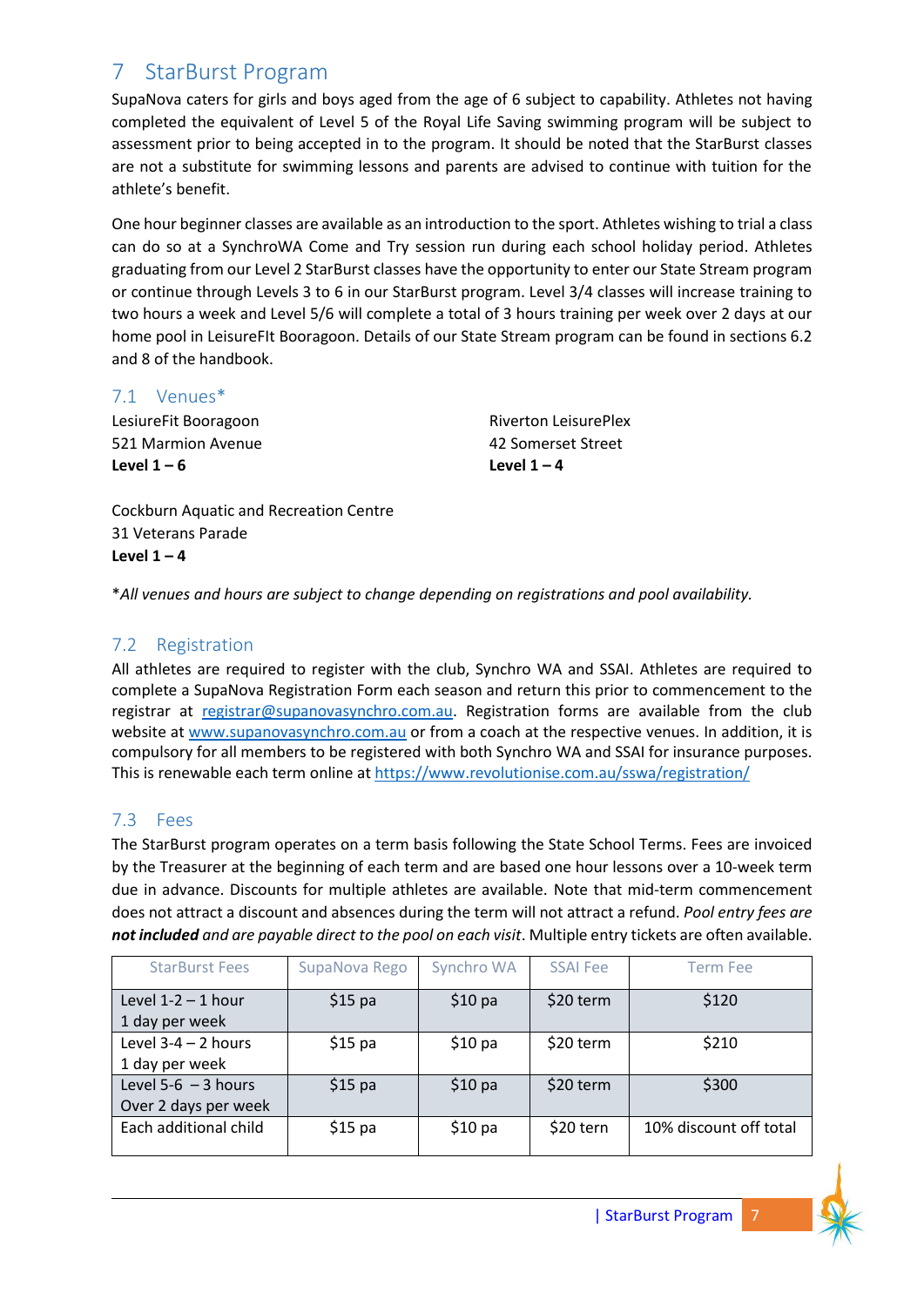# <span id="page-7-0"></span>8 Competitive Programs

## <span id="page-7-1"></span>8.1 Registration

Entry into a SupaNova competitive stream is by graduation from our StarBurst program, by audition or invitation whereby additional athletes are sought for optimum team composition. Successful applicants will be required to submit a registration form through the club registrar. Placement into the requested program is to be authorised by the Head Coach and the committee. If your registration is rejected, the registrar will provide a written explanation within 14 days. An appeal can be made in writing to the Secretary of the Committee within 14 days of receiving notice.

The competition registration period in Australia is from  $1<sup>st</sup>$  May to  $30<sup>th</sup>$  April. A competitor's age is determined at the age they are at the close of day (12 midnight) on 31 December of the year of a competition. For the 2018/19 competition season (age as at 31 December 2019) these are as follows:

#### **State Stream**

| 10 & Under              | Born 2009 or later  |
|-------------------------|---------------------|
| 12& Under               | Born 2007 to 2008   |
| 13 and over             | Born 2006 or before |
| <b>National Streams</b> |                     |
| 12& Under               | Born 2007 to 2008   |
| 13-15 Years             | Born 2006 to 2004   |
| Juniors                 | Born 2003 or before |
| <b>Masters</b>          | Born 1994 or before |
| Open                    | Born 2006 or before |

### <span id="page-7-2"></span>8.2 Venue

Training for our competitive programs is currently run from the dive pool at LeisureFit Booragoon.

### <span id="page-7-3"></span>8.3 Fees

*Fees are based on a total annual package and are invoiced to athletes over 11 months.* **Cancellations, holidays, absences and any temporary reduction in hours, do not attract a refund.** Registration with SSAI is compulsory for every athlete, committee member and officials. In addition, the club charges a registration fee for each athlete. Registration fees are charged on commencement and/or at the beginning of each season

| <b>AGE GROUP</b>        | <b>Annual Club</b><br>Registration | <b>Annual SSAI/SWA</b><br>Registration | <b>Training Fee</b><br>Monthly* |
|-------------------------|------------------------------------|----------------------------------------|---------------------------------|
| 10& Under SS            | \$50                               | \$110                                  | \$100                           |
| 12 & Under SS           | \$50                               | \$110                                  | \$150                           |
| <b>13 &amp; Over SS</b> | \$50                               | \$110                                  | \$175                           |
| 12 & Under NS           | \$50                               | \$110                                  | \$200                           |
| 13-15 NS                | \$50                               | \$110                                  | \$240                           |
| <b>Junior</b>           | \$50                               | \$110                                  | By negotiation                  |
| Masters/Open            | \$50                               | \$110                                  | By negotiation                  |

. \**Pool entry fees are not included and are payable on each visit*. Multiple entry tickets or memberships should be considered as cost saving alternatives.

It should be noted that Solos and/or Duets will incur additional fees which will be determined when selections are made and disclosed prior to acceptance of these routines. Competition entry fees are also payable and will be included in your invoice as they are charged. Should you have any questions regarding your Invoice or are experiencing difficulty in making payment by the due date, please direct these to the SupaNova Club Treasurer a[t supanovatreasurer@gmail.com](mailto:supanovatreasurer@gmail.com)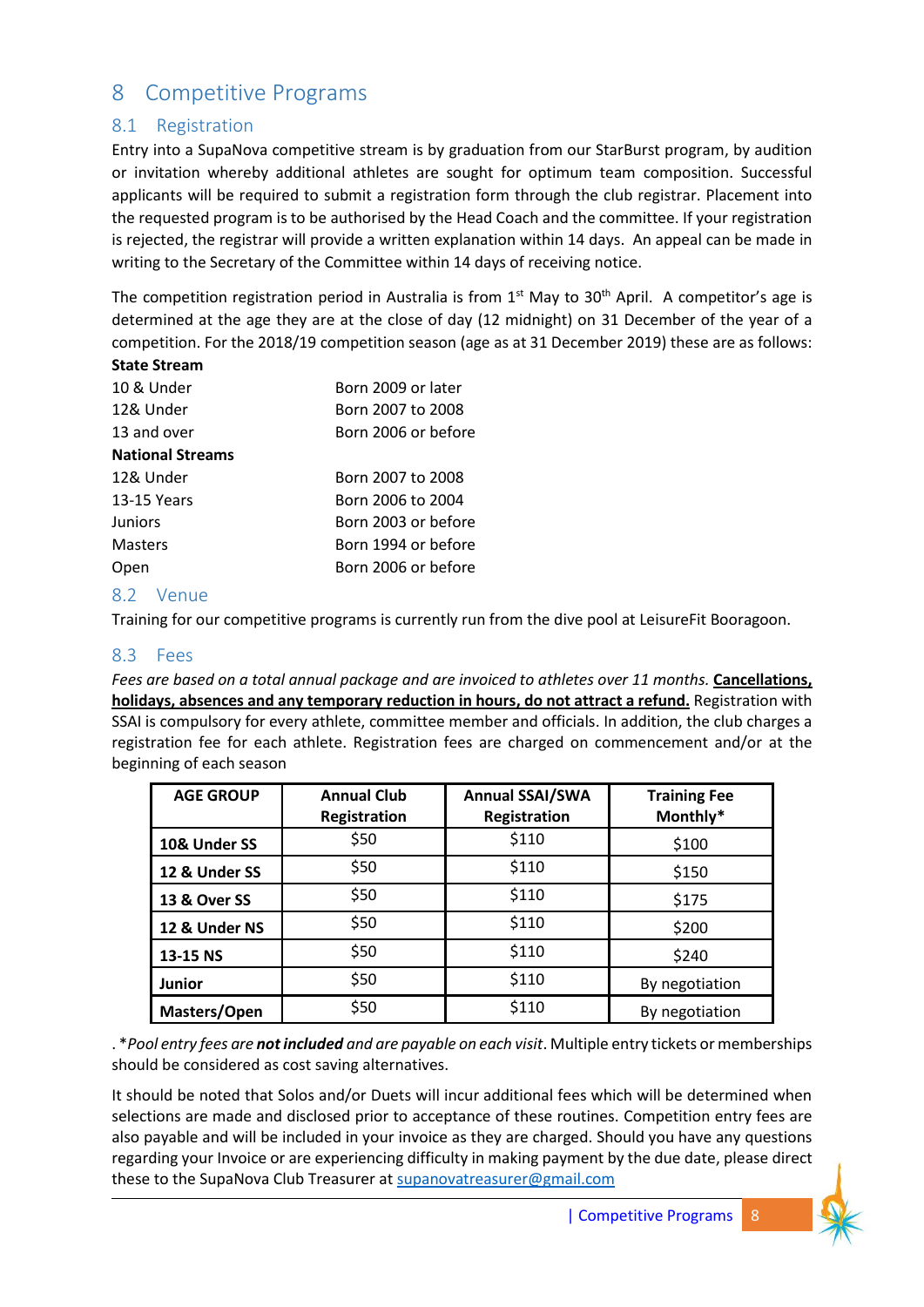### <span id="page-8-0"></span>8.4 Training

SupaNova's State and National stream programs are NOT term based and train throughout the year with short breaks at select intervals. Pre-season training from May through to July/August focuses on skills, technique, strength and endurance to prepare for the routine training season from September through to March/April the following year. Alternate activities may be scheduled in place of usual training from time to time. Figures and routine training will follow after release of the Technical Package from SynchroWA and the selection process for routines respectively. Intensive day camps may be scheduled for multiple days over the school holidays in lieu of the regular schedule at no additional cost to provide time off during the season. The following components feature in training:

#### <span id="page-8-1"></span>8.4.1 Swimming Drills

As a 3-minute synchronised swimming routine requires extreme cardiovascular fitness. As common in other sports, a sizable portion of the training for synchronised swimming involves drills – repetitive training activities that isolate individual skills. Drills both above and under the water are included in every session to increase strength, endurance, and speed through the water in routine performances.

#### <span id="page-8-2"></span>8.4.2 Strength and Flexibility Training

Dry land workouts of stretching and conditioning exercises are included to ensure athletes obtain optimal fitness. This encompasses many types of exercises to develop a tighter, stronger core. Proper stretching prevents injury and increases flexibility which plays an important part in many of the positions and movements that synchronised swimming demands. Many positions are not possible without good hip, shoulder and back flexibility. Additional stretching at home is also encouraged.

#### <span id="page-8-3"></span>8.4.3 Land Drilling

Land drilling is an essential component of synchronised swimming training for routines. Land drilling includes determining counts, setting patterns, clarifying positions, and practicing movements out of the pool. Athletes are often required to land drill independently, outside of normal practice time. Your athlete's coach will provide music in order to land drill at home.

#### <span id="page-8-4"></span>8.4.4 Figures

A figure is a 'continuous combination of basic body positions and transitions' - FINA Synchronized Swimming Manual. Figures form part of competitions and scores contribute 50% of a team's overall score so this is an essential part of an athlete's training.

#### <span id="page-8-5"></span>8.4.5 Routines

The club will endeavour to remain within the timeframes specified below. Variations for pre-season and to accommodate training requirements for some athletes during competition. Athletes not participating in training for specific routines will be offered reserve positions and/or provided with supervised figures training to continue their development, providing all athletes with equal opportunity. Additional hours of training are placement in the State High Performance program are should seek private tuition.

| <b>AGE GROUP</b>    | MON (PM)       | TUES (PM)     | WED (PM)      | THUR (PM)     | SUN (AM)     | <b>TOTAL</b> |
|---------------------|----------------|---------------|---------------|---------------|--------------|--------------|
| <b>10&amp;U SS</b>  | $5:00 - 7:00$  |               | $5:00 - 7:00$ |               |              | 4.0          |
| <b>12&amp;U SS</b>  | $5:00 - 7:00$  |               | $5:00 - 7:00$ |               | $8:00-10:00$ | 6.0          |
| 13&O SS             |                | 4:30-7:00     | $5:00 - 7:30$ |               | $9:00-12:00$ | 8.0          |
| <b>12&amp;U NS</b>  |                | 4:30-7:30     |               | $4:30 - 7:30$ | $8:00-12:00$ | 10.0         |
| 13-15 NS            | 4:30-7:30      | $4:30 - 7:30$ |               | $4:30 - 7:30$ | $8:00-12:00$ | 13.0         |
| <b>Junior</b>       | 4:30-8:00      | 4:00-7:00     |               | 4:00-7:00     |              | 9.5          |
| <b>Open/Masters</b> | By negotiation |               |               |               |              |              |

#### <span id="page-8-6"></span>8.5 Training Schedule

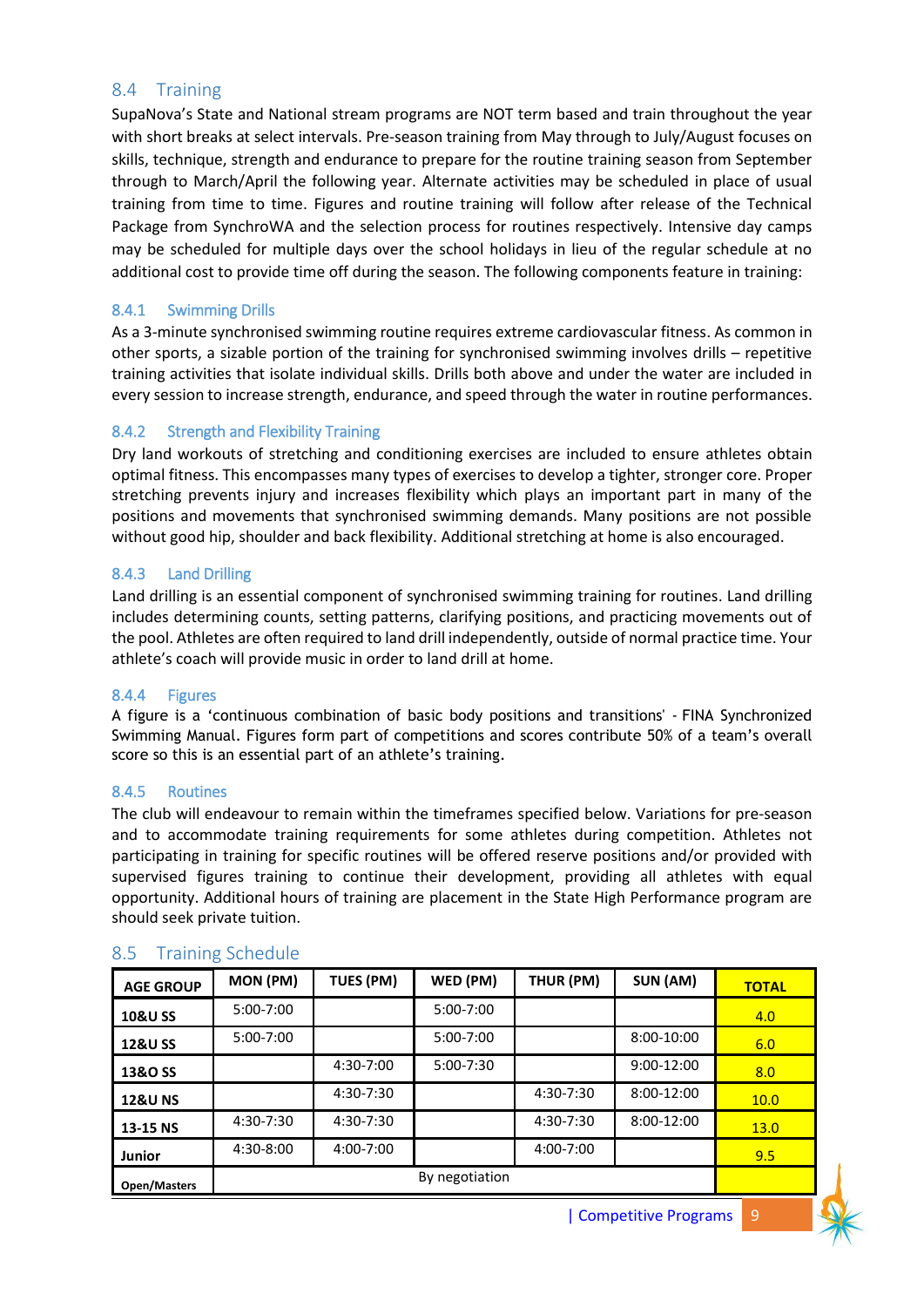# <span id="page-9-0"></span>9 Competition

## <span id="page-9-1"></span>9.1 Competition Dates

| Date                      | Competition                           | Location             |
|---------------------------|---------------------------------------|----------------------|
| 18th August 2018          | <b>Skills Testing</b>                 | LeisureFit Booragoon |
| 11:30-4pm                 | <b>All State Stream Athletes</b>      |                      |
| 25th August 2018          | <b>Water Show (Recreational Only)</b> | <b>HBF Stadium</b>   |
| 15th September 2018       | Figure Group 1 (NS, SS)               | LeisureFit Booragoon |
| 11:30-5:30pm              | Jr/Sr Elements                        |                      |
| 20th October 2018         | <b>Skills Testing</b>                 | LeisureFit Booragoon |
| 11:30-4pm                 | All 12&U NS and 13-15 NS Athletes     |                      |
| 24th & 25th November 2018 | Routines Figures Group 2 (NS, SS)     | <b>HBF Stadium</b>   |
| $8-6$ pm                  | Recreational Figures & Routines       |                      |
| 8th December 2018         | <b>Skills Testing</b>                 | LeisureFit Booragoon |
| $11:30-4pm$               | <b>All Junior and Open Athletes</b>   |                      |
| 9th & 10th February 2019  | Routines Figure Group 3 (NS, SS)      | <b>HBF Stadium</b>   |
| <b>TBC</b>                | Recreational Figures & Routines       |                      |
| 9th & 10th March 2019     | State Championships (NS, SS)          | <b>HBF Stadium</b>   |
| <b>TBC</b>                | <b>Recreational Display</b>           |                      |
| 12th & 17th April 2019    | <b>National Championships</b>         | Sydney NSW           |

Rules for competition entry may be imposed by the various governing bodies in section 5 above and will be communicated to members where required. Attendance at all competitions is considered compulsory for athletes in the State Stream and National Stream programs.

### <span id="page-9-2"></span>9.2 Competition Venues

Technical Skills competitions are held in the dive pool at LesiureFIt Booragoon. Entry fees are payable. Figures and routine competitions are held in the dive pool at:

HBF Stadium 100 Stephenson Avenue Mt Claremont 6010

Competitions are run based on FINA rules and SSAI by-laws apply. Please note the following:

- Entries are registered by the Club, not individuals.
- The number of routines an athlete is permitted to enter is restricted.
- Athletes may be asked to swim up an age group.
- Reserves are permitted for Teams and Combos.
- Each club is limited to a maximum of 2 solos per age group.
- Athletes may not compete in Figures only.

### <span id="page-9-3"></span>9.3 Scoring

Judges use a 10-point scoring system and follow the FINA synchronized swimming manual for judges, coaches and referees. The judging for synchronised swimming resembles the judging for figure skating with the highest and lowest scores within each panel of judges discarded and the remaining scores averaged out.

Routines are evaluated on Execution, Artistic Impression and Difficulty. Penalties are deducted where time limits for deck walk-on, deck movement and the routine are not adhered to, the team does not have the maximum number of competitors, a competitor has made a deliberate use of the bottom of the pool during the routine or the music accompaniment fails.

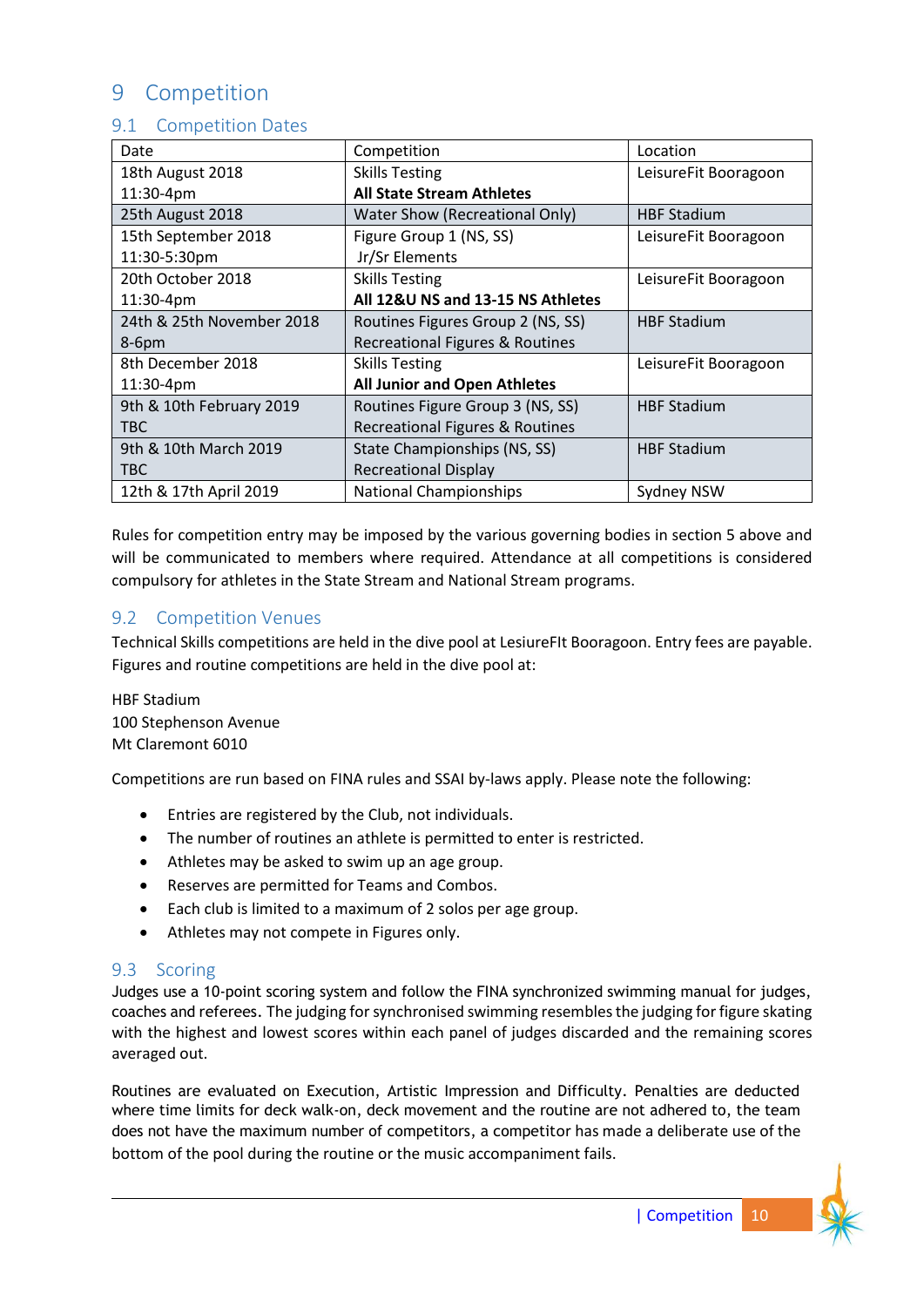### <span id="page-10-0"></span>9.4 Figures

Competitors perform figures in front of a panel of judges. The figures score is important and is contributes to 50% of an overall routine score.

For each age group, except the Open age group, there is a compulsory set of figures to be performed and some non-compulsory. Two compulsory figures are selected and notified ahead of a large competition with any additional figures being officially drawn and notified 48 hours ahead of the competition.

Competitors are required to wear simple black bathers (with no, or a very small, visible logo) and a white swimming cap (with no, or a very small, visible logo). Competitors are not to wear jewellery, make-up or nail varnish as they should not be distinguishable when competing.

### <span id="page-10-1"></span>9.5 Routines

#### <span id="page-10-2"></span>9.5.1 Solo

A Solo is comprised of a single competitor. Soloists compete against other soloists in the same age group. One solo is selected for each age group. Reserves are not permitted for solos.

#### <span id="page-10-3"></span>9.5.2 Duet

A Duet is comprised of two competitors. Competitors compete against other duets in the same age group. Duets can be selected for each age group. There may be one reserve for a duet.

#### <span id="page-10-4"></span>9.5.3 Team

A Team routine is comprised of 4-8 members of the same age group and where possible will be created for each age group. Teams compete against other teams in the same age group. When performing, all members of the team will wear identical swimsuits and headpieces designed for the routine and will gel the hair and wear make-up.

#### <span id="page-10-5"></span>9.5.4 Combo

A Combo routine is comprised of 8-10 members across varying age groups and where possible will be created to allow each National Stream competitor to be selected for a group routine where numbers are insufficient to create an age group routine. Combos compete against other teams in the same category.

#### <span id="page-10-6"></span>9.5.5 Selection process

Selection for teams, solos, duets and combo routines are made by the Head Coach based on skill levels attained, ongoing assessments, commitment and attitude. As National Stream is a competitive program and the club operates with resource constraints, selection for extra routines is limited. Routine selections are made at the sole discretion of the coaching team. The main focus of club training is on the team routines and the training schedule reflects this position. Placement in multiple routines will incur additional costs and parents will be requested to confirm acceptance of these costs prior to offers being made to competitors in July/August each year. Note that athletes may not decline a team or combo placement in favour of a solo or duet.

#### <span id="page-10-7"></span>9.5.6 Costumes

When performing, all members of a duet, team or combo will wear identical swimsuits and headpieces designed for the routine. Team and combo costumes are selected by the coach firstly from the library or sourced new. New costumes are purchased by and remain the property of SupaNova. A hire fee of \$30 per costume will be invoiced to athletes in November for each costume hired to cover the cost of laundering and repairs.

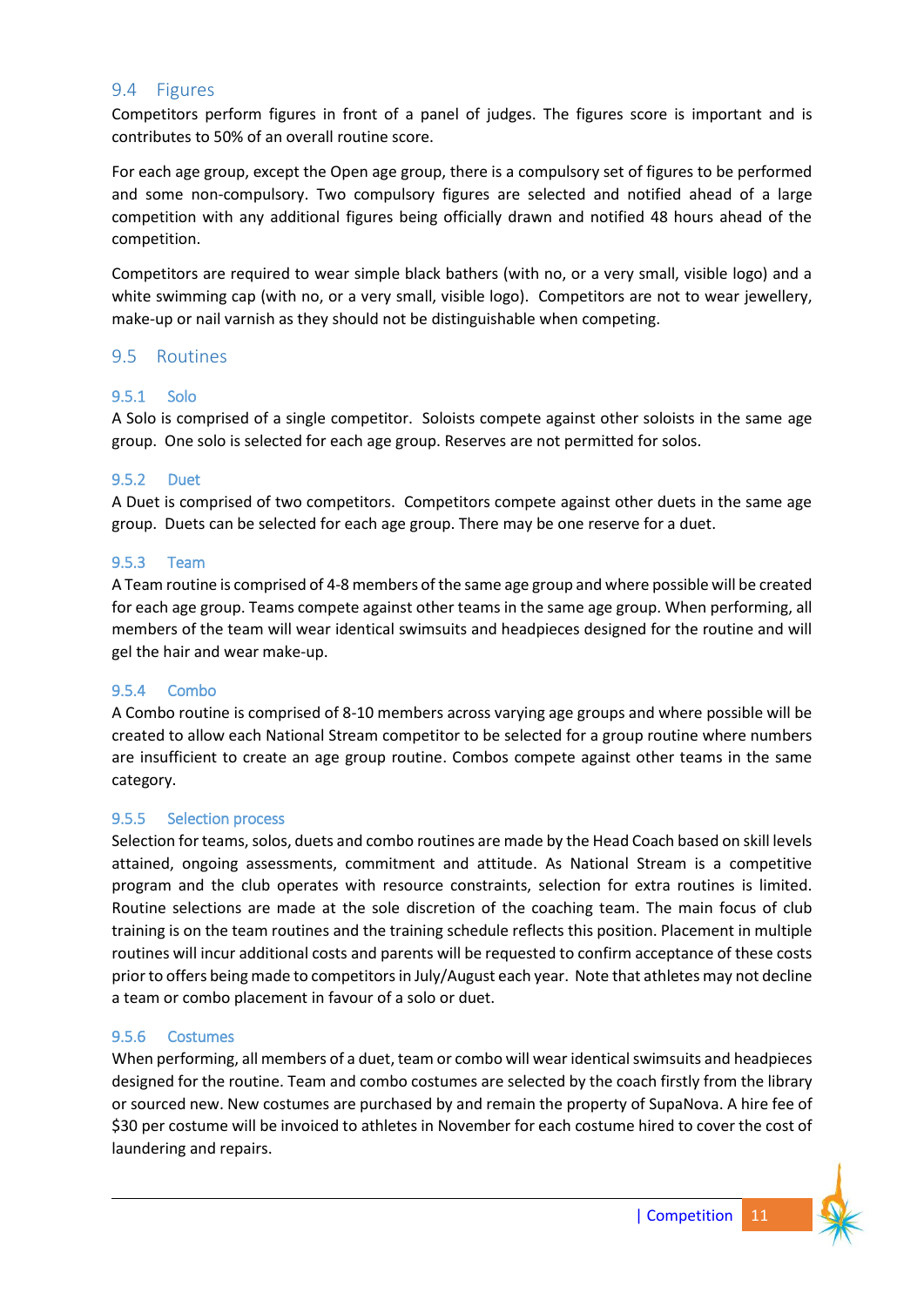Solo and Duet athlete's costumes are to be selected in consultation with the coach. Athletes are responsible for the purchase of their own costume which then remains their personal property.

SupaNova will maintain a library of team costumes from past routines. Solos and duets are welcome to borrow library stock after this has been considered for team/combo routines. SupaNova will also maintain a photo library of costumes available for hire from other athletes by private agreement.

### <span id="page-11-0"></span>9.5.7 Hair and Make-up

Hair is to be secured in a bun and gelled. Athletes should create a competition kit with the following items for personal use. Note that all cosmetics should be waterproof.

- **Gelatine**
- Suitable brush for application (hair tinting/wide paint brush)
- Spoon or small whisk
- Plastic bowl
- Bun enhancer (if required)
- Hair ties
- Elastics
- Bun pins
- Bobby pins
- Bun nets
- Mascara
- Eyeliner
- Red & Hot Pink Lipstick (often used as blush)
- Eyeshadows

For hygienic reasons, mascara and eyeliner is not to be shared amongst the competitors.

## <span id="page-11-1"></span>9.6 Nutrition

Nutrition is an important aspect of a synchronised athlete's training. Proper nutrition is important not only while the athlete is competing, but throughout the season, in order to build a strong and healthy body. In support of this ideal, it is requested that no junk food be brought to training or competitions.

## <span id="page-11-2"></span>9.7 Attendance & Punctuality

SupaNova supports diversity (instead of specialisation) during childhood as evidence shows this has a positive effect on future elite performance as well as long-term participation in the sport. Attendance and punctuality however, are important in a team sport like synchronised swimming so it is expected that competitive athletes prioritise synchro as their summer sport during the competition season.

The progress of the team depends on the regular attendance of every athlete. Athletes are not able to be selective about what sessions they attend. All training days should be considered team training regardless of when team routines are practiced. Absences and late arrival affects the entire team. If an athlete must miss or arrive late for training, the Head Coach must be notified by text as soon as possible to allows preparation time.

### <span id="page-11-3"></span>9.8 Holidays and Extended Absences

Parents are encouraged to schedule family holidays around the synchro competition calendar to avoid disruption to team training. Athletes will be provided with two weeks over Christmas/New Year and post-Nationals. Day camps (extended training hours) may be organised over school holiday periods in lieu of regular training hours, Refer to the club calendar issued/updated throughout the year for details. SupaNova asks parents to inform the Head Coach of planned absences from training as soon as they are known. The Head Coach can then evaluate the impact on the timetable and make decisions to organise practice with the least amount of disruption for the other members of the team.

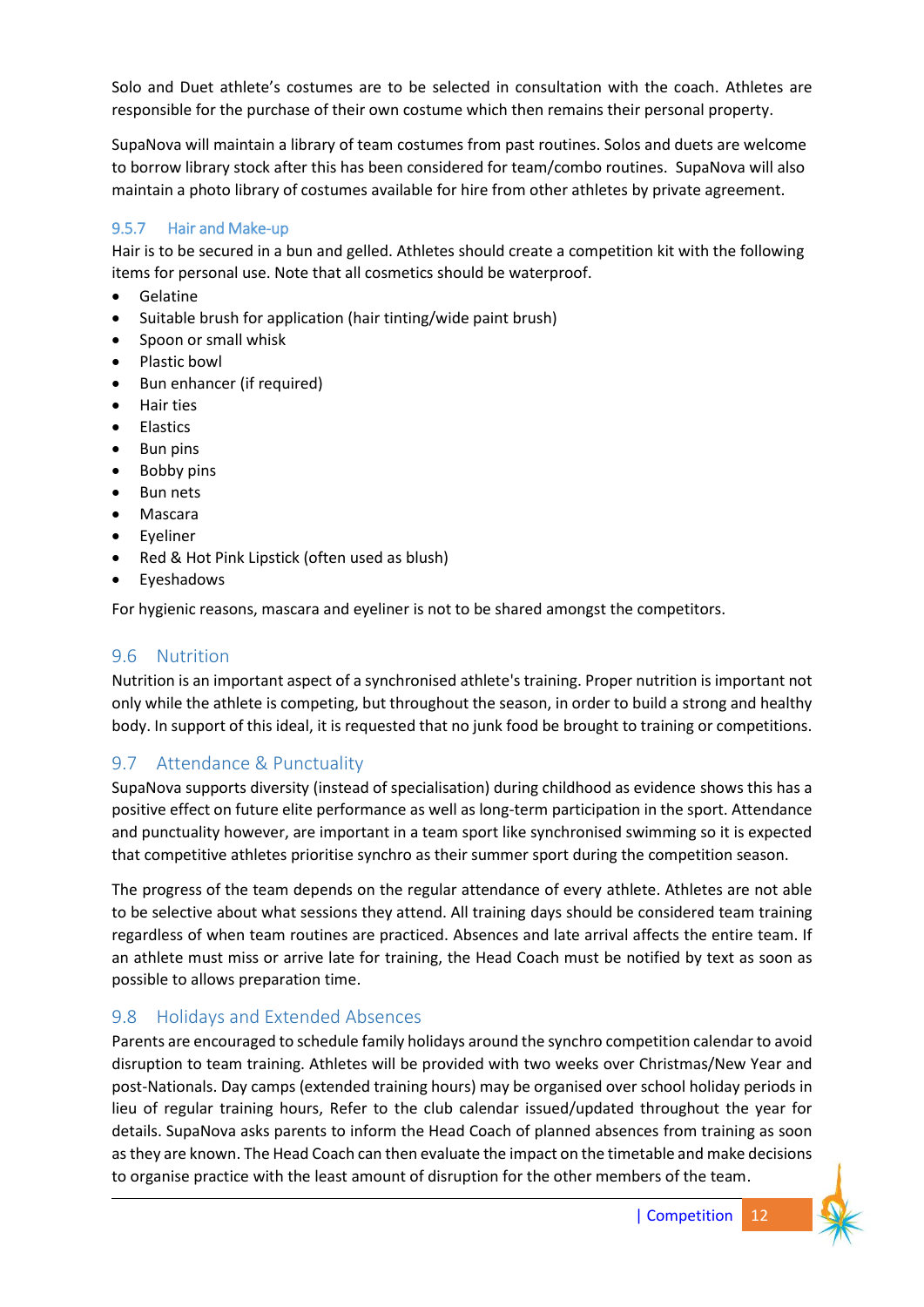# <span id="page-12-0"></span>10 General Information

## <span id="page-12-1"></span>10.1 Equipment

### To be sourced personally

### **All Athletes**

- Goggles *ideally 2 pairs so there is a spare in case of loss or breakage*
- Water bottle
- Towel *club towels can be ordered*
- Plain black swimsuit for figures competitions
- Black leggings

#### **State and National Stream Athletes** *not required for StarBursts*

- Yoga Mat
- Training equipment kickboard, floatation aids, 500g ankle weights *for athletes 13-15 and above*
- Runners

Available from the uniform coordinator or Head Coach. Stock is held for purchase.

### **All Athletes**

- White cap for figures competitions
- Nose clips *ideally 3-4 in the athlete's bag at all times*
- Club Towel (optional)
- Club Parka (optional)

The following items are compulsory for all competitive athletes and are available by order only from the Uniform Coordinator. An order form is available from the club website.

### **Competitive Athletes**

- SupaNova club cap
- SupaNova club swimsuit
- Club uniform including tracksuit and polo shirt
- SupaNova backpack

It should be noted that compulsory items are not generally held in stock. The club is subject to minimum numbers for orders so your order may not be placed immediately and delivery dates therefore cannot be guaranteed. Athletes will be invoiced for orders only on receipt of the goods. *It is imperative you consult the sizing charts prior to ordering uniform items as these cannot be refunded or exchanged.* The club does facilitate the sale of second hand items. An inventory of items available, sizes and prices can be obtained from the uniform coordinator. Athletes are encouraged to use this service for both the sale and purchase of club merchandise.

### <span id="page-12-2"></span>10.2 Supervision

Our club will provide a level of supervision adequate and relative to the athletes age, maturity, capabilities, level of experience, nature of activity and nature/rules of the venue. All Coaches have a Working with Children Check, current First Aid qualification and coaching accreditation. For reasons of courtesy and safety, parents are responsible for collecting or organising for the supervision/collection of their child at the end of training. Where an athlete remains in the care of a coach without notice after the disclosed training hours, you may be charged for the coach's time at that coach's applicable rate of pay.

Athletes under the age of 11 must be supervised at all times by a responsible adult aged 16 or over. For athletes in our 10&U age group, parents should ensure that their athlete is released into the care of coaching staff on arrival where they will remain until collected by a parent/nominated carer.

For athletes 11 years old and over, SupaNova's duty of care is limited to the disclosed training hours. Supervision cannot be guaranteed outside of these hours unless agreed by prior arrangement.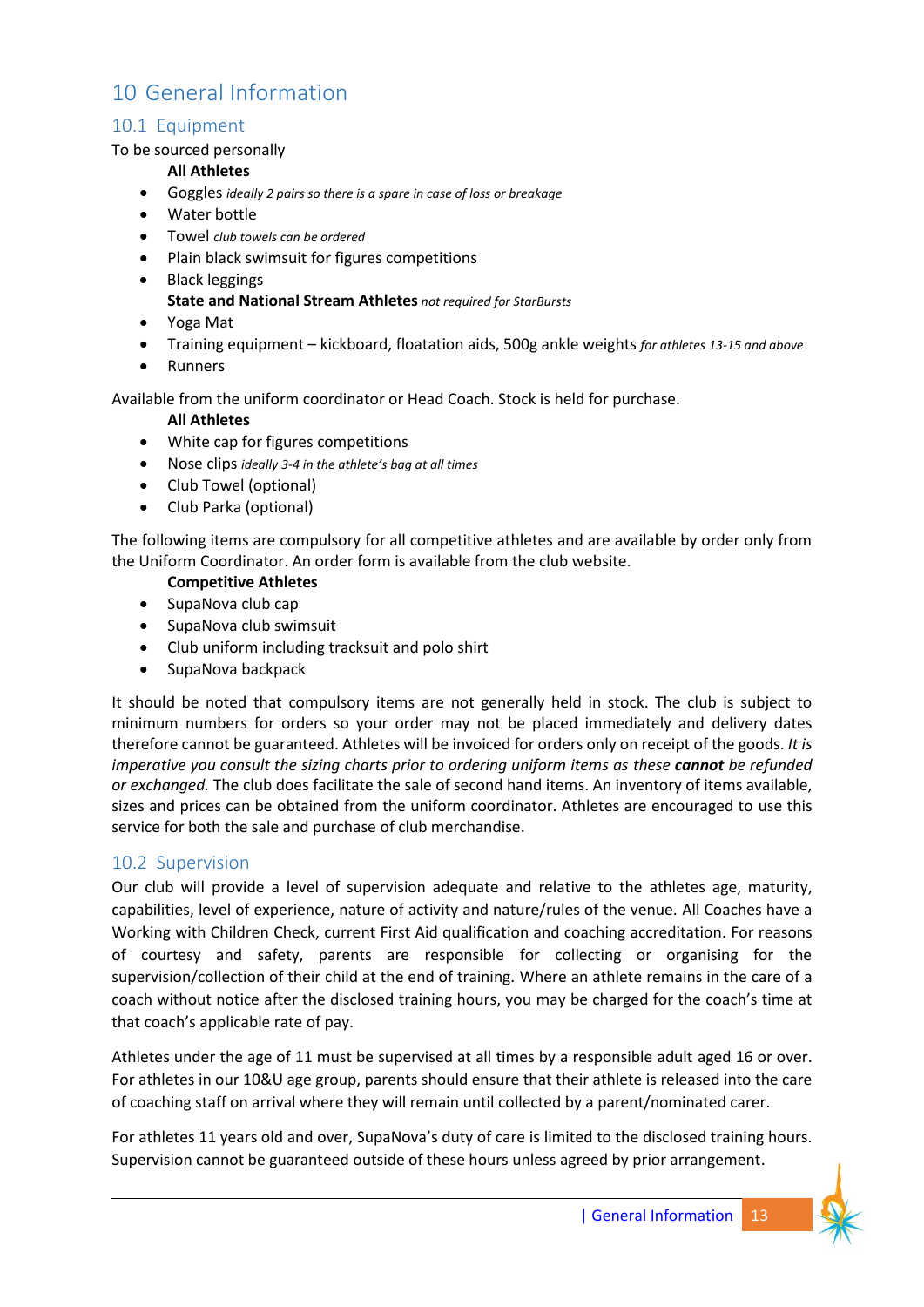## <span id="page-13-0"></span>10.3 Communication

#### <span id="page-13-1"></span>10.3.1 Training Cancellation

Training may be cancelled by the Head Coach following competitions, due to pool closures or unforeseen circumstances. If this occurs parents will be notified via Facebook, email and where circumstances require, by phone.

#### <span id="page-13-2"></span>10.3.2 Coaching

To ensure coaches can dedicate their time to training our athletes, parents are requested to not approach coaching staff during training hours. Problems and/or issues should be directed to the Secretary for resolution with the appropriate parties where necessary other than notification of absence and late arrivals. Any emails sent to the Head Coach not of this nature will be forwarded to the Secretary for follow up by a committee member.

#### <span id="page-13-3"></span>10.3.3 Facebook

SupaNova has a public FaceBook page<https://www.facebook.com/SupaNovaSync> and three closed parent group pages; "SupaNova Parents" for competitive parents, "SupaNova StarBurst Parents" for recreational parents and "SupaNova on Tour". Whilst the tour page is open to all members, family and friends to follow athletes on various tours, subscribers to the parent pages must have an athlete registered in the respective program as information posted is tailored for each. Please "Like" the public page to follow the club and search and request to join the group pages where applicable. Comments to and sharing of posts from the Club's public page is strongly encouraged to assist in promotion and advertising.

In addition to email, reminders, event invitations, non-essential communication and urgent messages will be publicised through the SupaNova Parents and SupaNova StarBurst Parents group. Parents are also welcome to submit SupaNova/synchronised swimming related material to these pages. Posts will be approved by the group administrators if appropriate.

#### <span id="page-13-4"></span>10.3.4 Website

The SupaNova website at [www.supanovasynchro.com.au](http://www.supanovasynchro.com.au/) provides the public and members with access to the club's constitution, by-laws and policies, overviews of training programs and registration information. Competitive members are encouraged to use the Members Only section of the website to access competition bulletins and results, access forms and be informed about social and fundraising events on the club calendar.

#### <span id="page-13-5"></span>10.3.5 Newsletters

A newsletter is published for members and supporters of the club. Athletes may be requested to contribute personal articles from time to time. Those wishing to provide material for inclusion in the newsletter should forward information to newsletter@supanovasynchro.com.au

#### <span id="page-13-6"></span>10.3.6 Media Release

When registering with SSAI, members grant permission for photographs or videos that are taken throughout practise sessions, competitions or Club related outings to be used in SupaNova publicity material, newsletters, social media and SupaNova or other Synchro Australia / WA webpages and social media. If you do not wish to have a photo used, please inform the Secretary via email or in writing.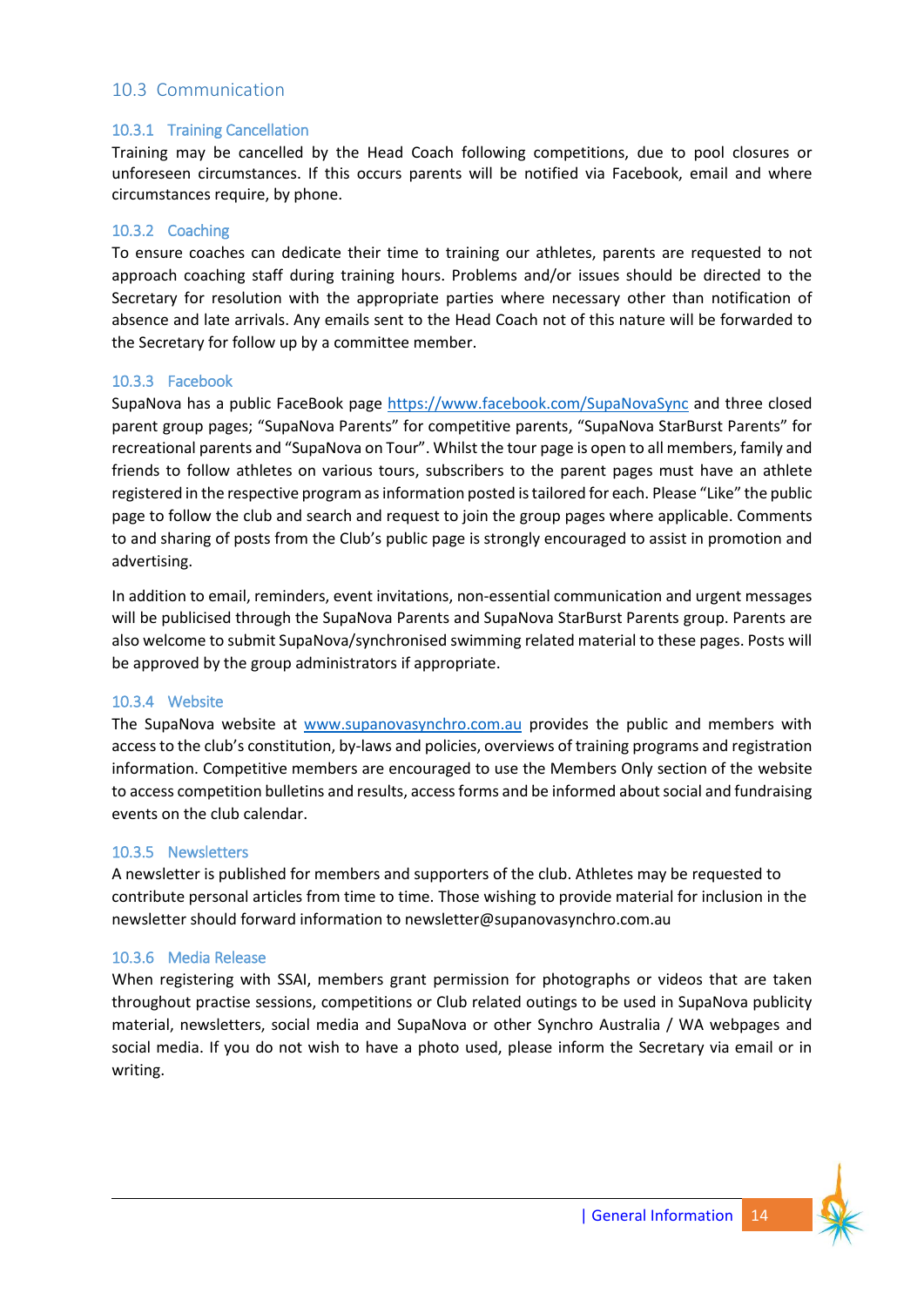# <span id="page-14-0"></span>11 Code of Conduct

SupaNova is committed to providing a sport environment in which all individuals are treated with respect. Furthermore, SupaNova supports equal opportunity and prohibits all forms of harassment and discrimination. Coaches, athletes, officials, volunteers and parents belonging to the club shall conduct themselves at all times in a manner consistent with the ideals and values of our club and the sport.

The SSAI Member Protection Policy requires every individual to:

a. be ethical, fair and honest in all their dealings with other people and SSAI

b. treat all persons with respect and courtesy and have proper regard for their dignity, rights and obligations

c. always place the safety and welfare of children above other considerations

d. comply with SSAI's constitution, rules and policies including the Member Protection Policy

e. operate within the rules and spirit of the sport

f. comply with all relevant Australian laws (Federal and State), particularly anti-discrimination and child protection laws

g. be responsible and accountable for their conduct and

h. abide by the Code of Conduct outlined in Attachment A to the SSAI Member Protection Policy at <http://www.synchro.org.au/wp-content/uploads/Member-Protection-Policy-May-2013.pdf>

Members are also required to comply with SupaNova's constitution, rules and policies where applicable, found at<https://www.supanovasynchro.com.au/about>

### <span id="page-14-1"></span>11.1 Complaints

Our club takes all complaints about behaviour seriously. All complaints are to be directed to the Secretary. Our club will handle complaints based on the principles of procedural fairness (natural justice). More serious complaints may be escalated to our state or national body. For more information please see section 10 of the SSAI Member Protection Policy at:

**<http://www.synchro.org.au/wp-content/uploads/Member-Protection-Policy-May-2013.pdf>**

**If the complaint relates to suspected child abuse, sexual assault or other criminal activity, then our** club will need to report the behaviour to the police and/or relevant government authority.

## <span id="page-14-2"></span>11.2 Social Media Policy

SSAI acknowledges the enormous value of social networking websites, such as Facebook and Twitter, to promote our sport and celebrate the achievements and success of the people involved in our sport.

We expect all people bound by the SSAI Member Protection Policy to conduct themselves appropriately when using social networking sites to share information related to our sport. Social media postings, blogs, status updates and tweets:

- must not use offensive, provocative or hateful language
- must not be misleading, false or injure the reputation of another person
- should respect and maintain the privacy of others
- should promote the sport in a positive way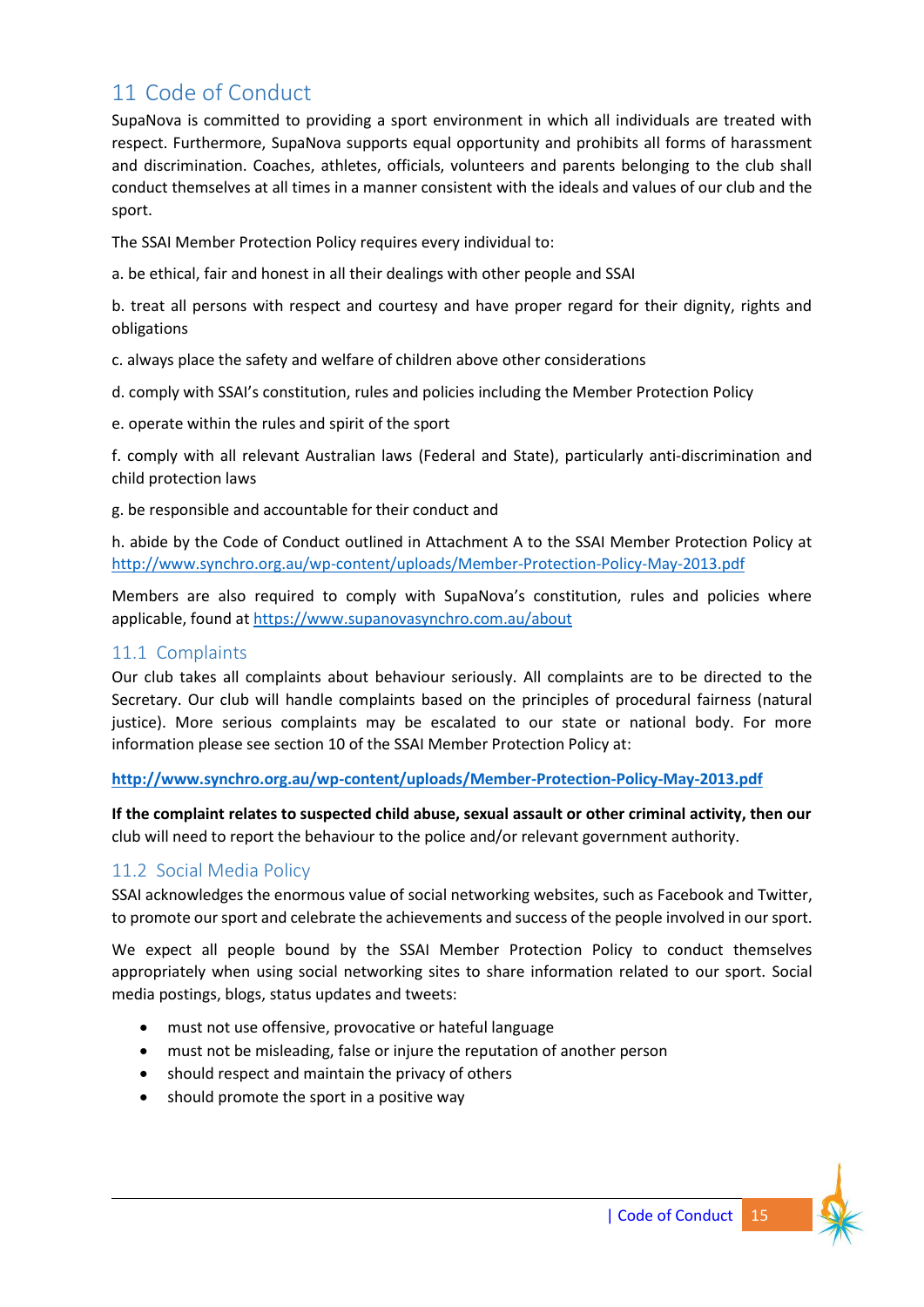# <span id="page-15-0"></span>12 Emergency Procedures

## <span id="page-15-1"></span>12.1 Personal Information

Duty of Care to the competitors is paramount to SupaNova. Parents can assist us by:

- 1. Ensuring you and other carers of your athlete have the Head Coaches contact number;
- 2. Notifying any changes to emergency contact details as soon as possible to the Registrar;
- 3. Informing the Head Coach of any incidents or accidents that occur outside of training
- 4. Informing the Registrar of any changes to medication, allergies, and specific requirements.

## <span id="page-15-2"></span>12.2 Incidents

The Head Coach will always have a First Aid Kit at the pool. A file with competitor's medical details and an Incident Log will be retained at the pool with the First Aid Kit. Incidents that occur at the pool will be noted in the Log including the date and time occurred, a description of the incident and any treatment. Parents will be notified of any incidents that occur at the end of each training session or immediately in the event of an emergency.

## <span id="page-15-3"></span>12.3 Insurance

By registering with SSAI all competitors, officials and volunteers are covered by insurance when travelling to and from events, participating in events and while training. If an incident occurs that requires an insurance claim, please contact the Secretary and ensure an appropriate record is entered in the Incident Log. Copies of the policy are available on request from the Secretary.